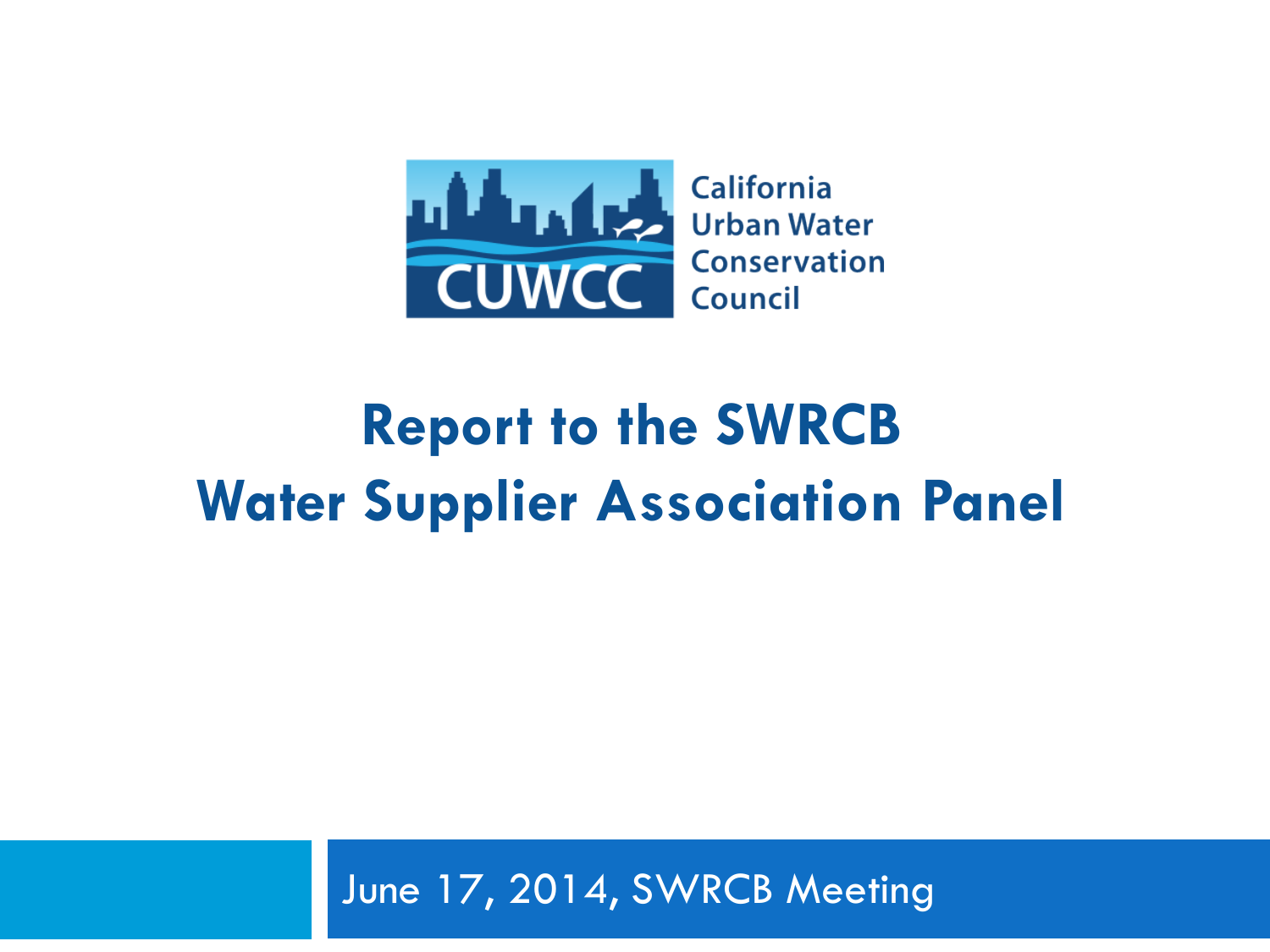

 **1991: MOU signed by 120 urban water utilities and environmental groups** 

- **2014: 299 retail & 39 wholesale utilities.**
- **2014: 19 environmental groups**
- **BMPs Organized into Foundational and Programmatic categories**
- **Reporting Options include: Traditional, FlexTrack, and GPCD**

**Under MOU, utilities report voluntarily**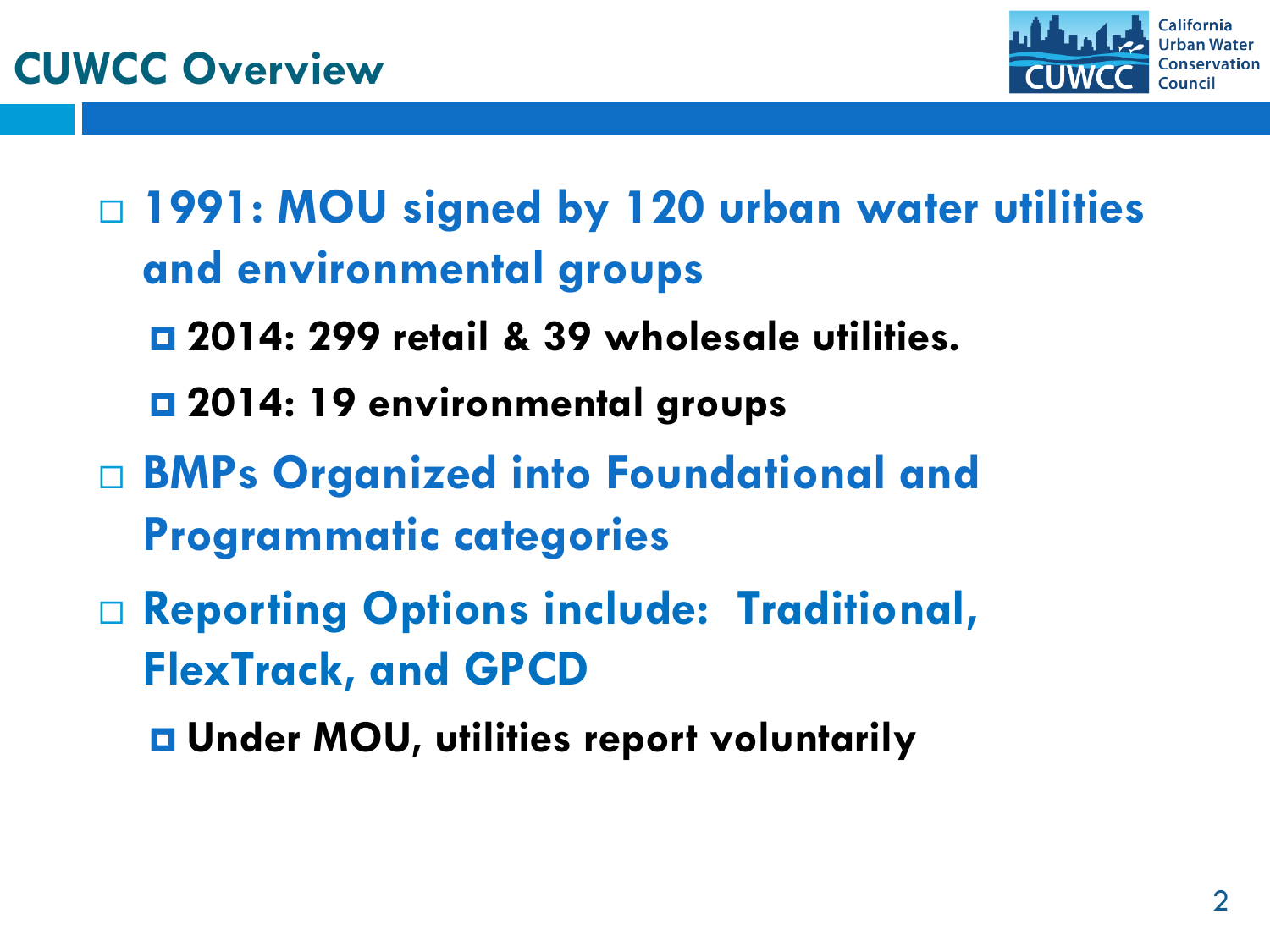

**3**



# **FOUNDATIONAL BMPs BMP 1: Utility Operations BMP 2: Public Outreach & Education PROGRAMMATIC BMPS BMP 3: Residential BMP 4: Commercial**

**BMP 5: Landscape**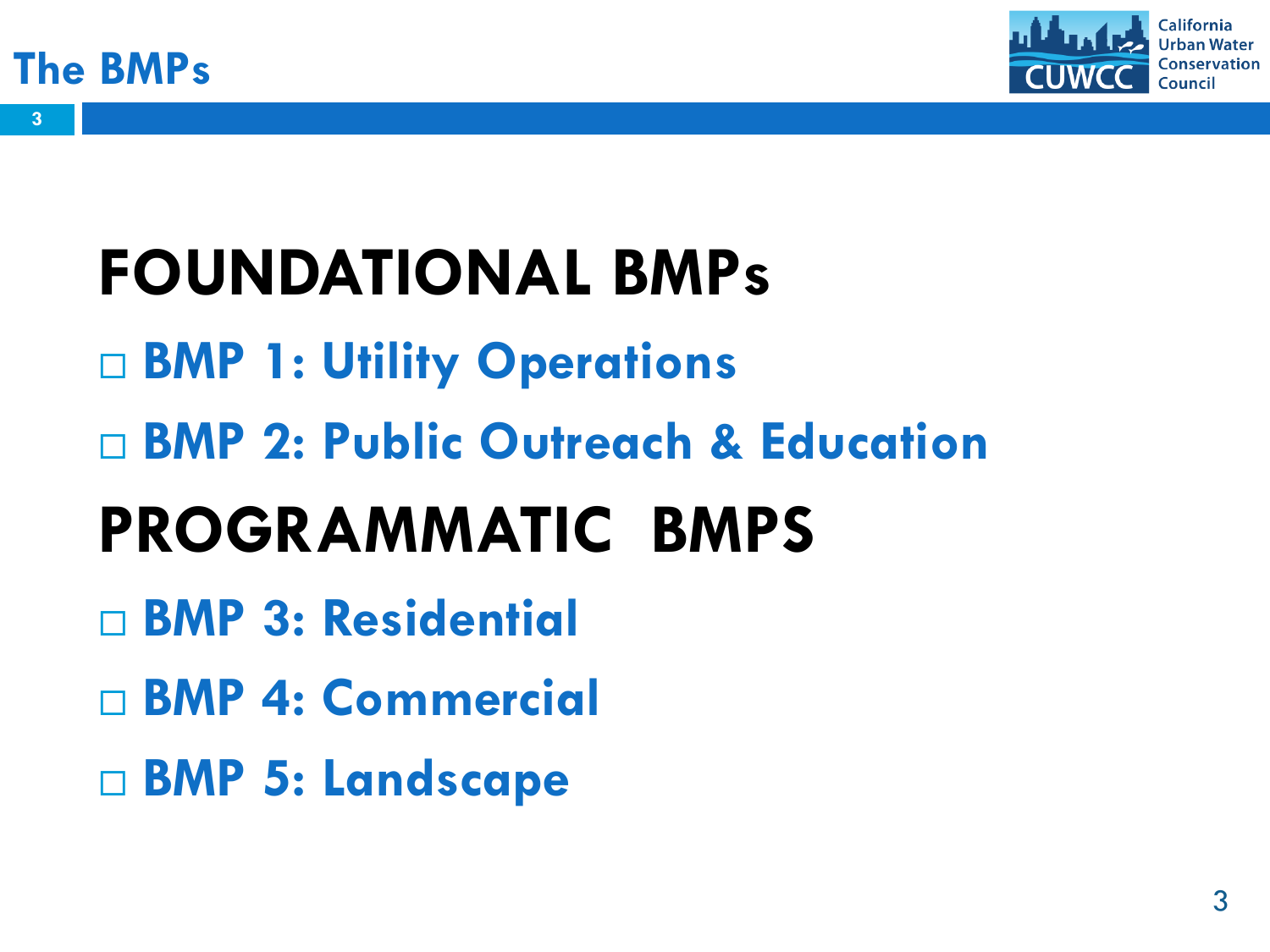**4**



**Data Displayed Still Preliminary**

- **As of June 12, 2014, 170 retail utilities & 35 wholesale Agencies have completed reports**
- **Another 31retail utilities are completing their reports**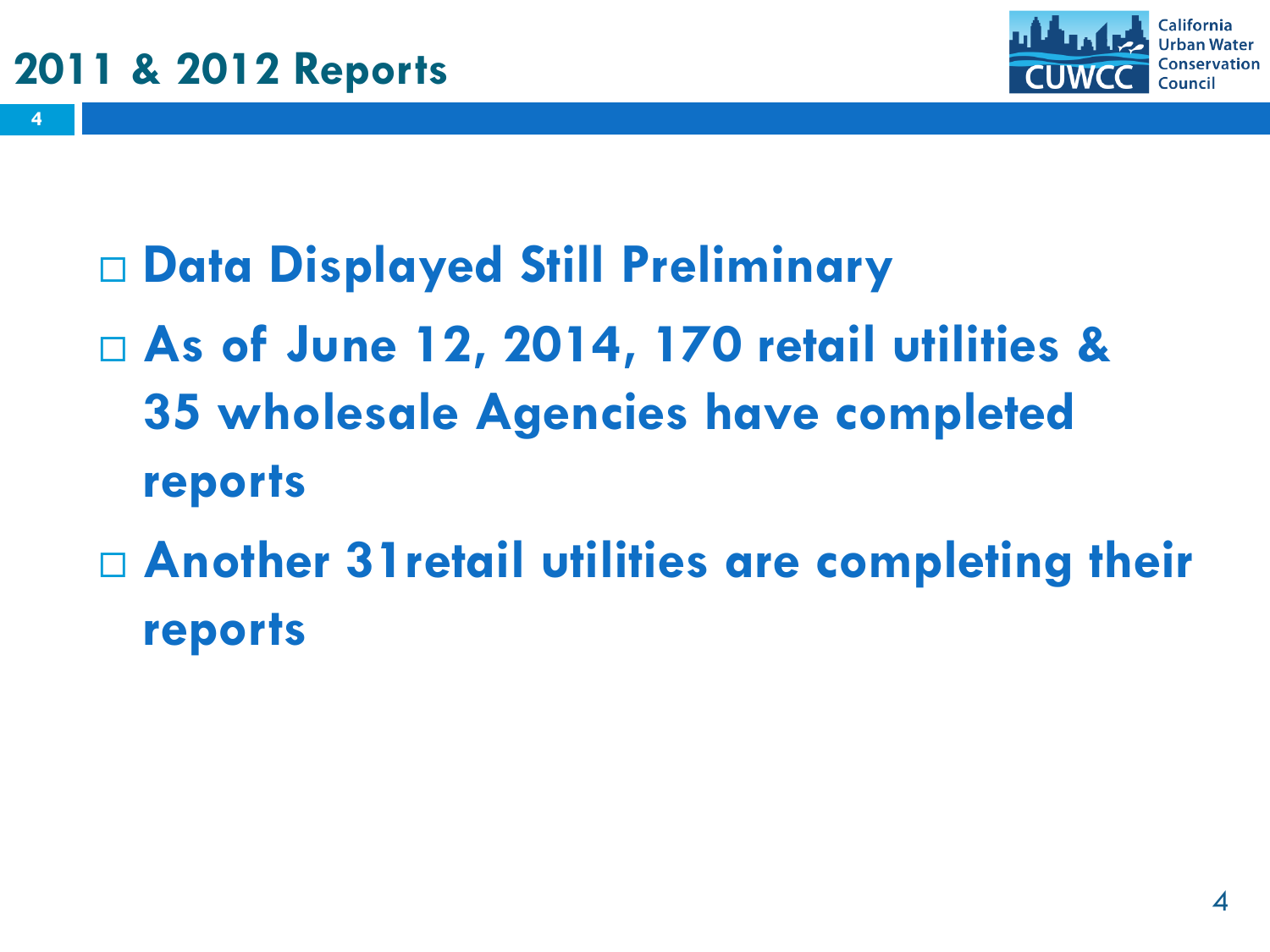

### **BMPs 1& 2:**

- **All utilities who report need to report on applicable Foundational BMPS**
- **On average, 220 retail & wholesale utilities report**

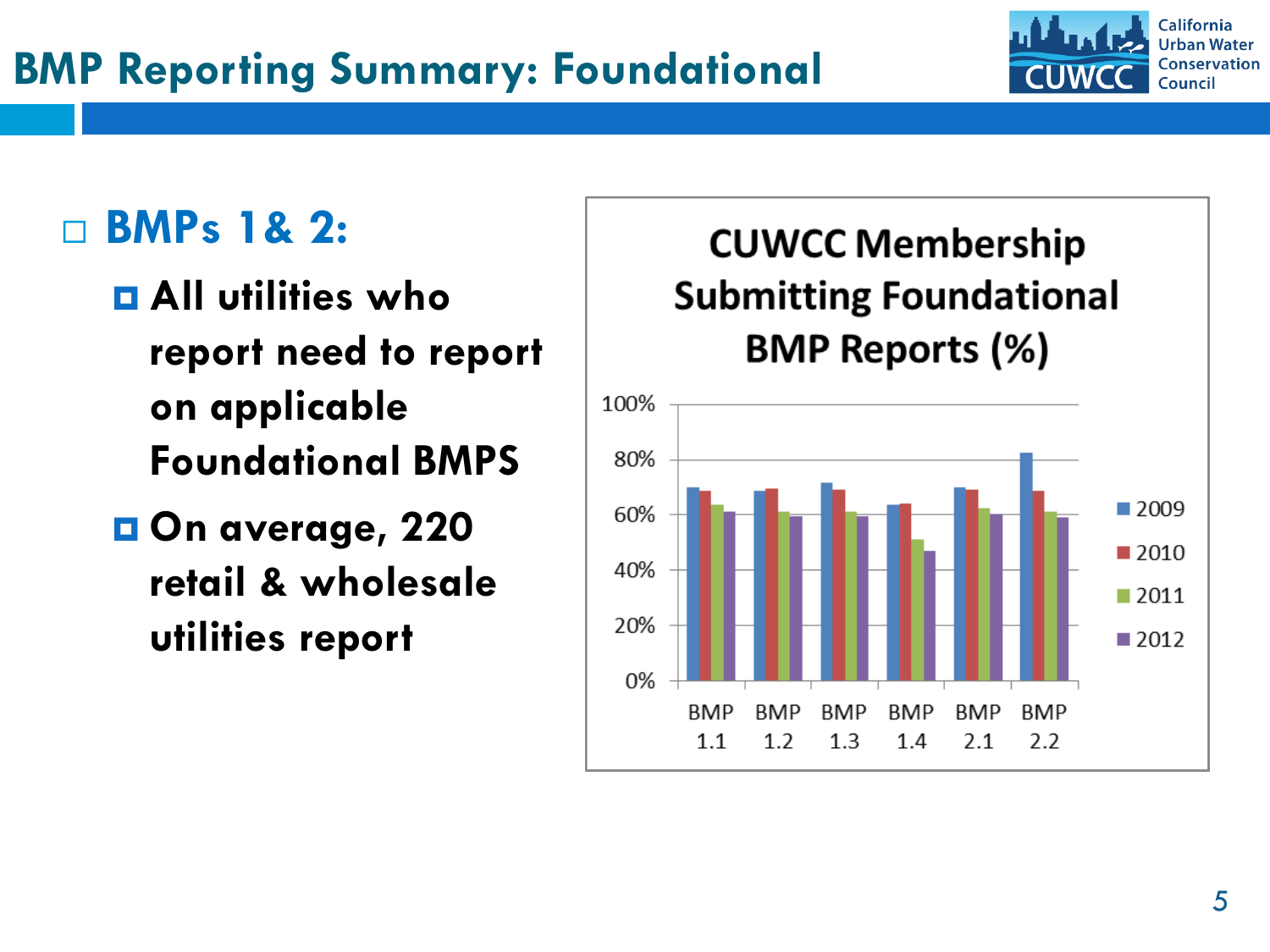

 **BMPs 3, 4 & 5: Programmatic & Flex Track**

- **Only retail agencies report on BMPs 3 - 5**
- **25% of reporting agencies use these options**

## **GPCD:**

 **75% of reporting agencies use this option**

### **CUWCC Membership Submitting Programmatic** or GPCD Reports (%)

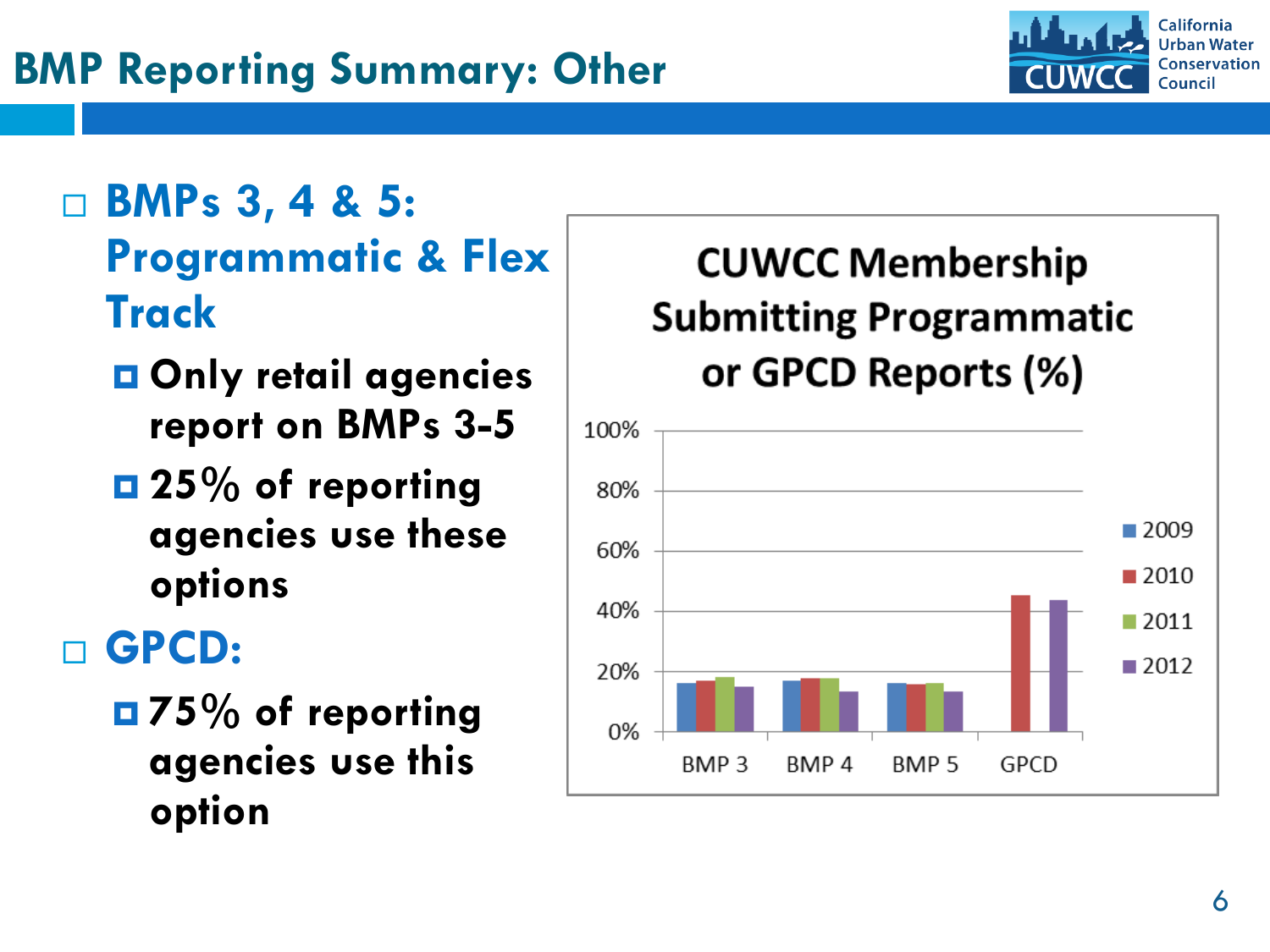

## **BMP 1.1: Operations Practices**

## **All reporting utilities are on track with Water Waste Prevention BMP in 2012**

## **BMP 1.2: Water Loss Control**

**2009: 1,800 miles checked for leaks**

**2012: 11,000 miles checked.**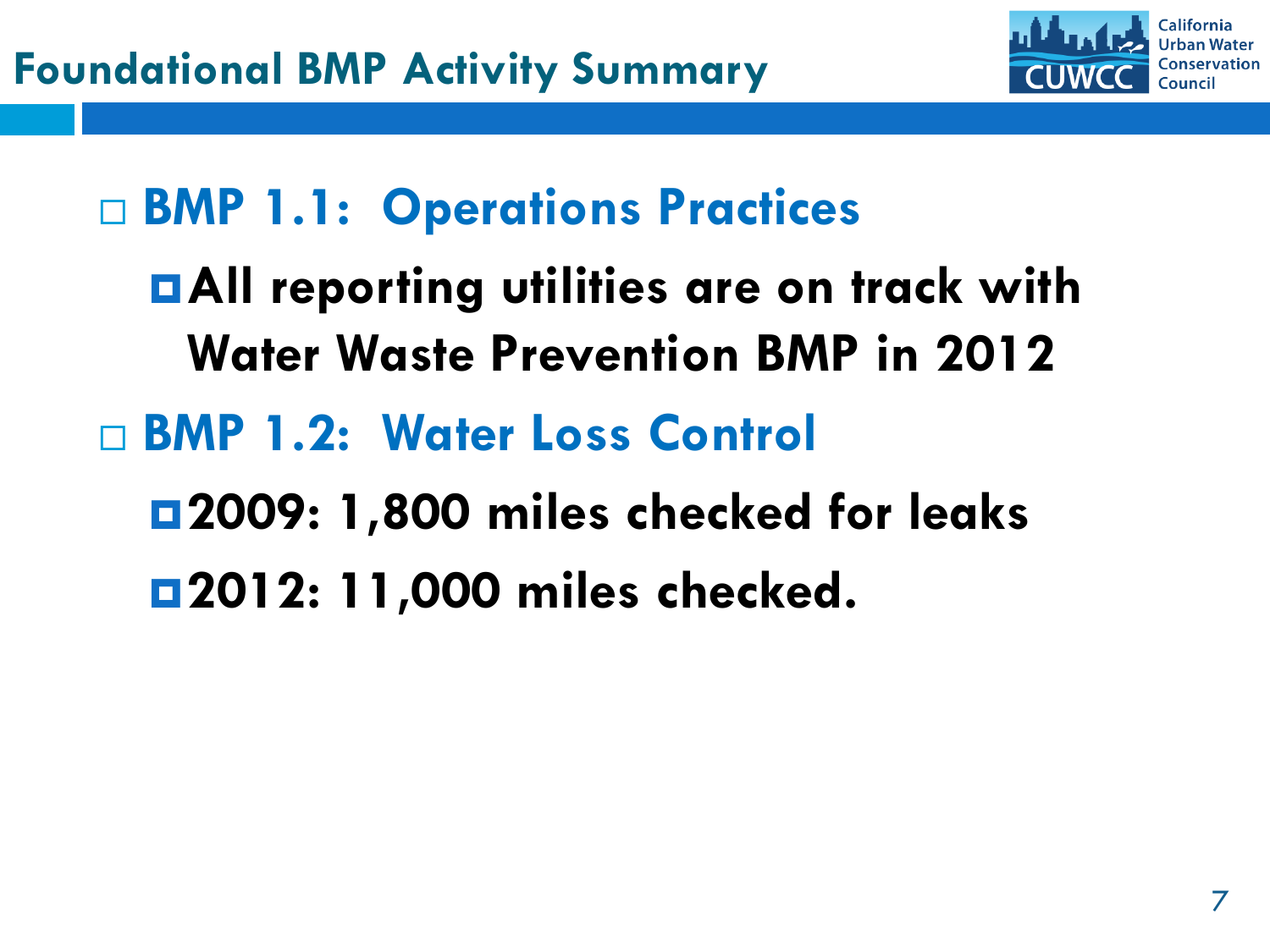

 **BMP 1.3: Metering with Commodity Rates 2009-2012: 54% decrease in unmetered connections (16 largest unmetered utilities) BMP 1.4: Retail Conservation Pricing 119 of 170 reporting utilities on track, exempt or partially metered. Reporting Option Used: Option 1: 82%; Option 2: 2%; ALAEA 7%; Other 9%**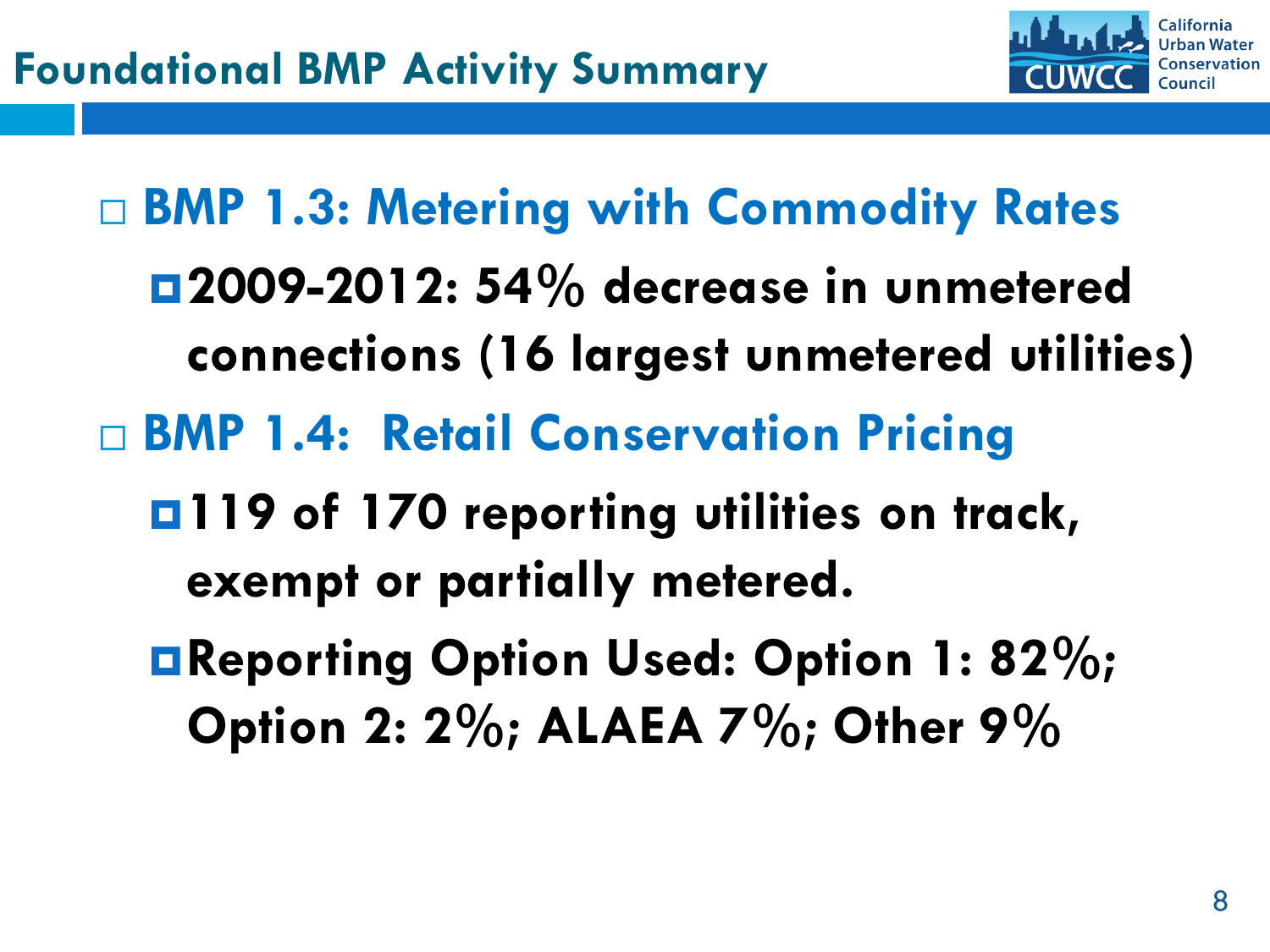

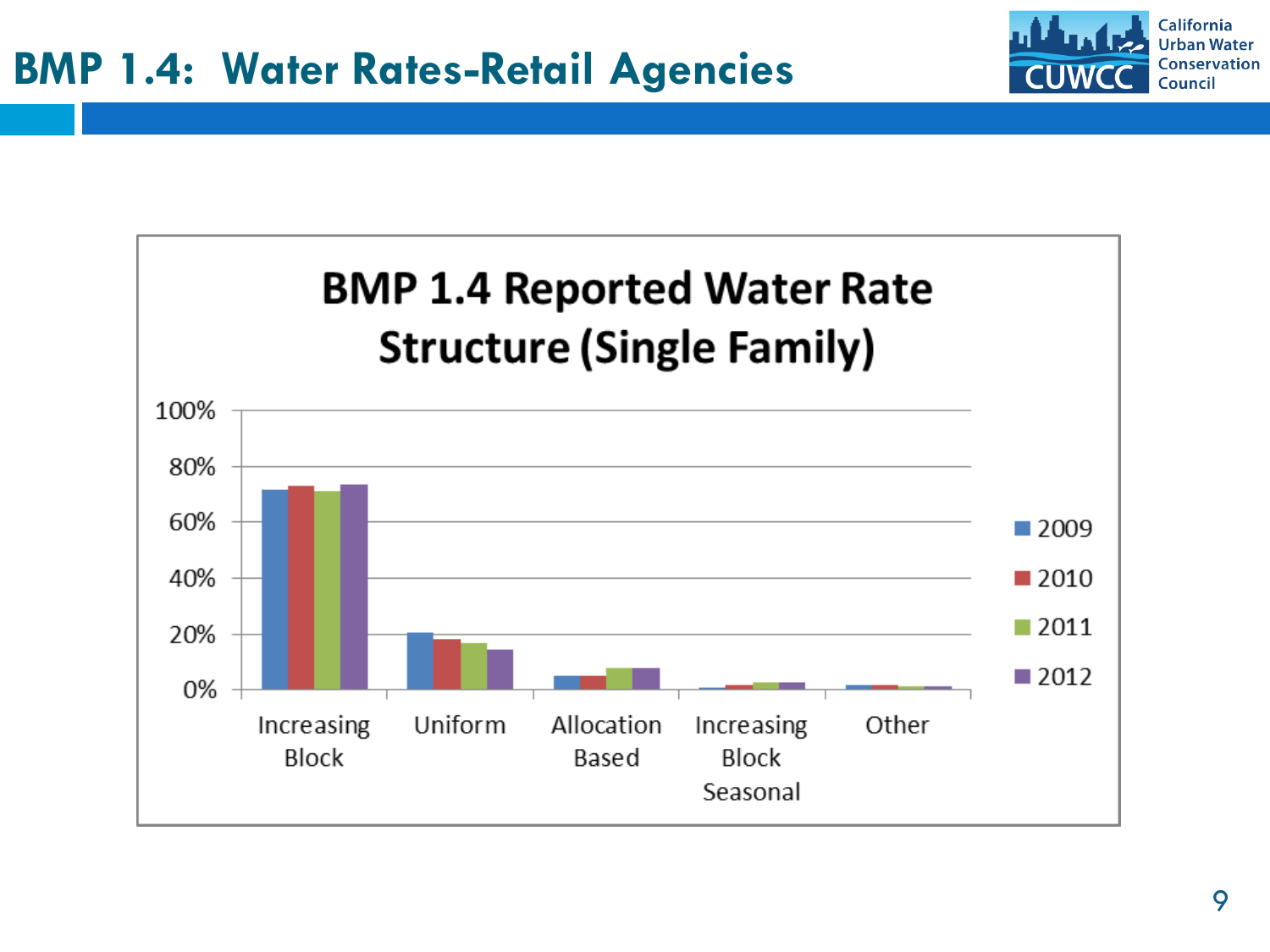

## **BMP 2.1: Public Information**

**Average** *Combined Total* **Annual Budgets for 2011 & 2012: \$26,278,702 Includes wholesale and retail agencies**

- **BMP 2.2: School Education**
	- **Average** *Combined Total* **Annual Budgets for 2011& 2012 : \$7,611,939**
		- **Includes wholesale and retail agencies**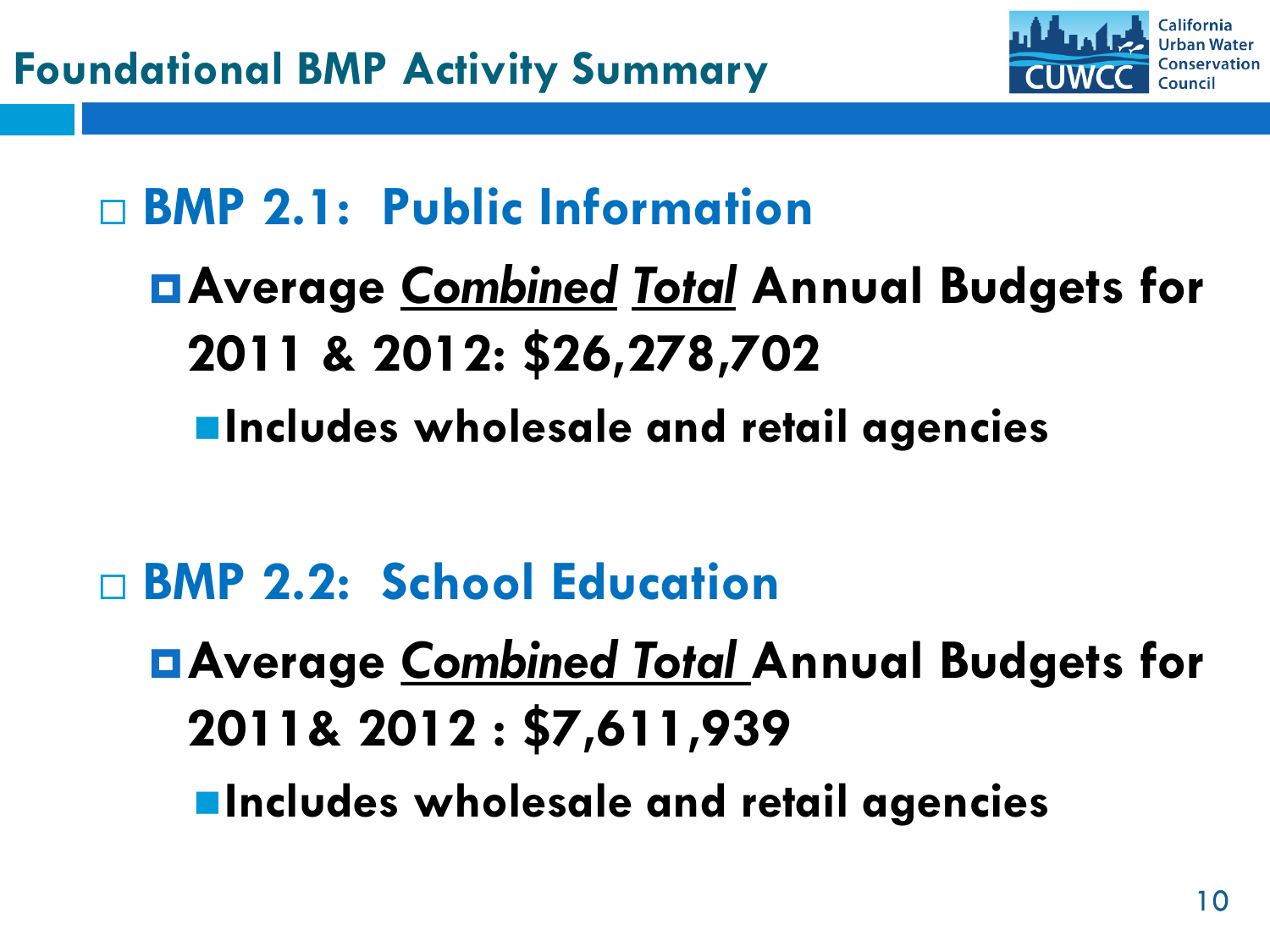

 **Programmatic BMP (including Flex Track) Reporting**

- **Report still under development**
- **GPCD Reporting**

**11**

**Report still under development**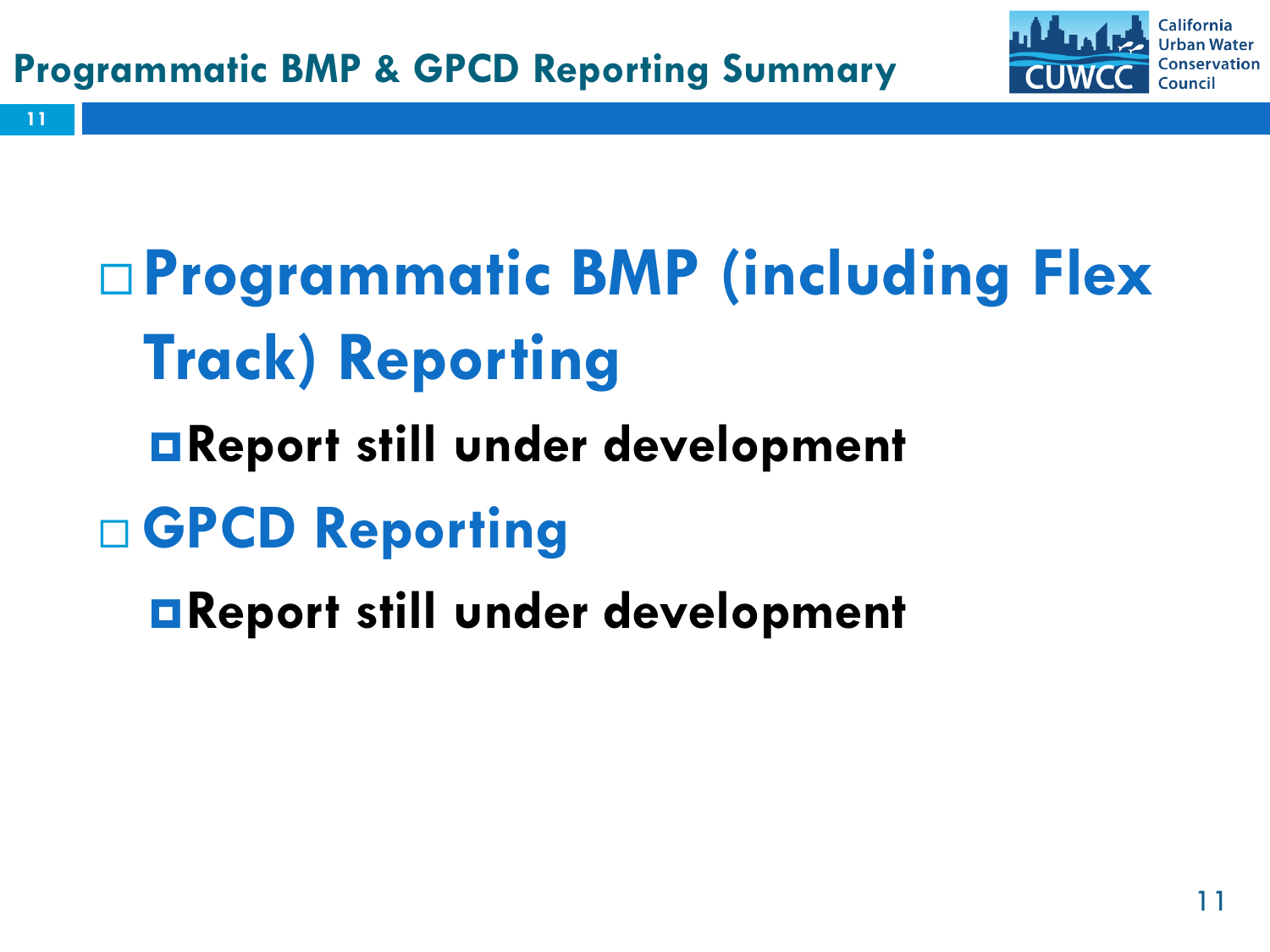### **SWRCB ANNUAL REPORT OUTLINE (amended 2008)**



#### **I. Administration and Project Funding**

#### **II. Council Activity on Best Management Practices**

 BMP Reporting on Council Signatories Revised BMP Reporting Forms BMP Biannual Reporting Results BMP Biannual Data Highlights BMP Exemption Policy BMP Modifications

#### **III. Technical Assistance**

#### **IV. General Outreach**

#### **Tables**

Table 1: Council MOU Urban Water Conservation Best Management Practices

Table 2: Comparison of Retail and Wholesale BMP Reporting Requirements

Table 3: Conservation Milestones

Table 4: Technical Assistance Provided to Members

#### **Figures**

Figure 1: Number of Water Suppliers Filing BMP Reports per Annum

Figure 2: Year-by-Year Council Signatory Growth

 Figure 3: CUWCC Signatory Member Water Use as a Percentage of California Urban Water Use Figure 4: Percentage of CUWCC Membership Submitting BMP Reports Historical Period to Date Figure 5: Percentage of Reporting Units in Compliance with BMPs Historical Period to Date

#### **Attachments**

Attachment A: Council Signatories as of End of Year

Attachment B: Strategic Plan

Attachment C: Council Budget

Attachment D: Council Organization Chart

Attachment E: Steering Committee Officers

 Attachment F: Signatory Agencies that Submitted Some or All BMP Reports during Reporting Period Attachment F: Signatory Agencies that Submitted Some or All b/WP Reports during Reporting Period Table 12<br>Attachment G: Signatory Agencies Not Submitting BMP Reports during Reporting Period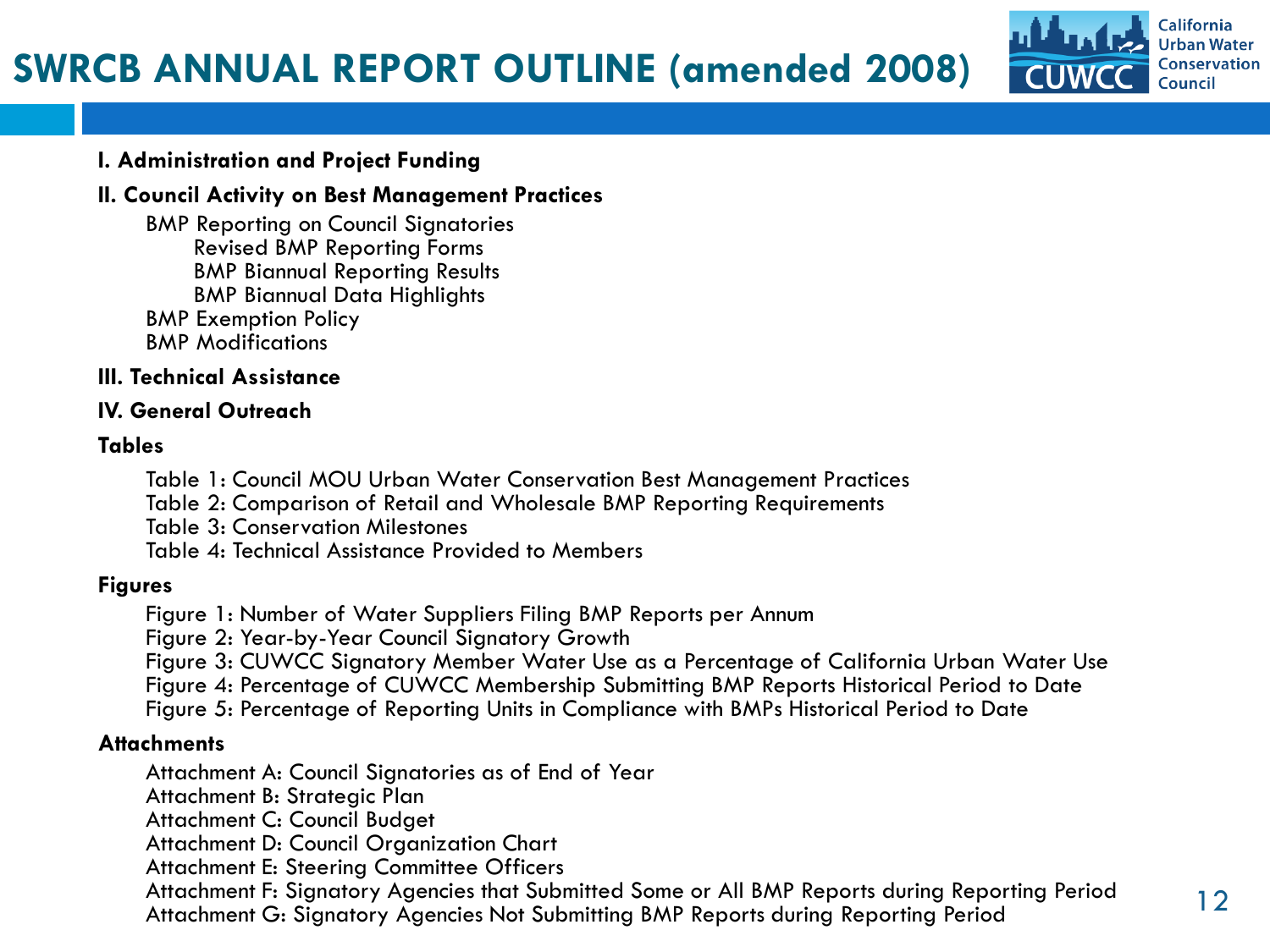

## **2014 Council Drought-Response Actions**

- **Jump Start Toolkit**
- **"How To" video clearinghouse**
- **H2Ouse.org - overhaul**
- **"New Norm"- next steps from May symposia**
- **Drought messaging points**
- **Continued work on rates**
	- **Rates Tool Training Partnership with AWE**
- **AMI Symposium- September 16, 2014**